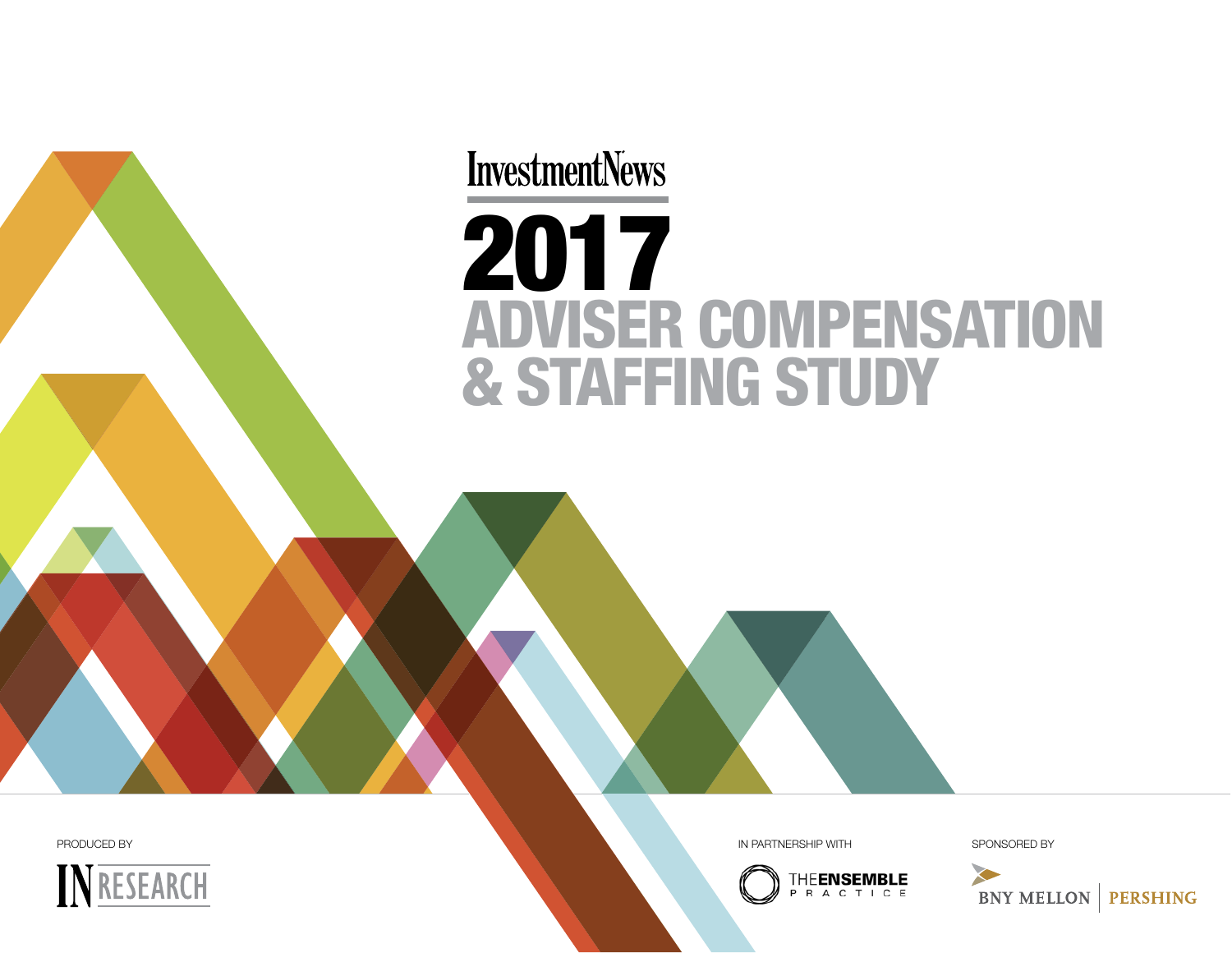# **ACkNowleDgemeNts**

# **InvestmentNews**

#### **InvestmentNews**

Owned by Crain Communications Inc., InvestmentNews is the premier provider of news, data, research and events to the financial advisory industry. Through our weekly newspaper, website, data centers, benchmarking reports and conferences, we provide industry-leading tools and resources that allow financial advisers to learn more about their businesses, clients and competition.

#### **About this study**

The survey was conducted between April 11, 2017 and June 9, 2017. The data collected was analyzed and assessed by the teams at InvestmentNews Research and The Ensemble Practice. In total, qualified data was used from 353 firms who supplied detailed financial information for their organizations, including data on clients, assets under management, revenue, profit & loss statement, staffing, service structure and recruiting, as well as salary, compensation and other key demographic information about every member of their staff.

#### **Disclaimer and Copyright**

The data reported in this study was provided directly by participants to InvestmentNews Research. InvestmentNews Research was not engaged to and did not audit or review this information and, accordingly, does not express an opinion or any other form of assurance on it. The data contained in this report may not be a statistically valid representation of the entire market of financial advisory firms; rather, it is representative of the firms that elected to participate in this survey.

The material in this report is copyrighted by Crain Communications Inc. No portion of this report may be reproduced or distributed without the express written consent of Crain Communications.

# **INRESEARCH**

#### **InvestmentNews Research**

The mission of InvestmentNews Research is to provide financial advisers with the industry's most informative practice management studies and benchmarking reports.

Our benchmarking studies are a leading source of market intelligence for advisory firms and industry partners, such as custodians, broker-dealers, service providers and professional organizations.

In 2009, InvestmentNews acquired two bellwether benchmarking studies from Moss Adams LLP — the Adviser Compensation & Staffing Study and the Financial Performance Study of Advisory Firms. We continue to improve and expand these two critical industry studies, while we have also introduced new studies on technology and succession planning that support the growth and development of financial advisory firms.

Led by VP and InvestmentNews Publisher Suzanne Siracuse, Associate Publisher Mark Bruno, Senior Research Analyst Matt Sirinides, and Research Associate AnnMarie Pino, our studies are supported and driven by a team with over 40 years of combined experience and exposure to the ever-evolving financial advisory business.

In addition to our research studies, InvestmentNews Research also produces regular webcasts and regional workshops that arm advisers with actionable insights. Our events allow advisers to hear directly from some of the industry's leading experts - and also network with other advisers who are looking to improve their practices and grow their businesses.

 investmentnews.com, or visit research.investmentnews.com/dashboard. Custom research: One of the core capabilities of InvestmentNews Research is providing custodians, broker-dealers and RIAs with custom benchmarking reports and white papers that leverage our deep data and analytical expertise. For more information about custom research requests and InvestmentNews Research, please contact Mark Bruno at 212-210-0116 and mbruno@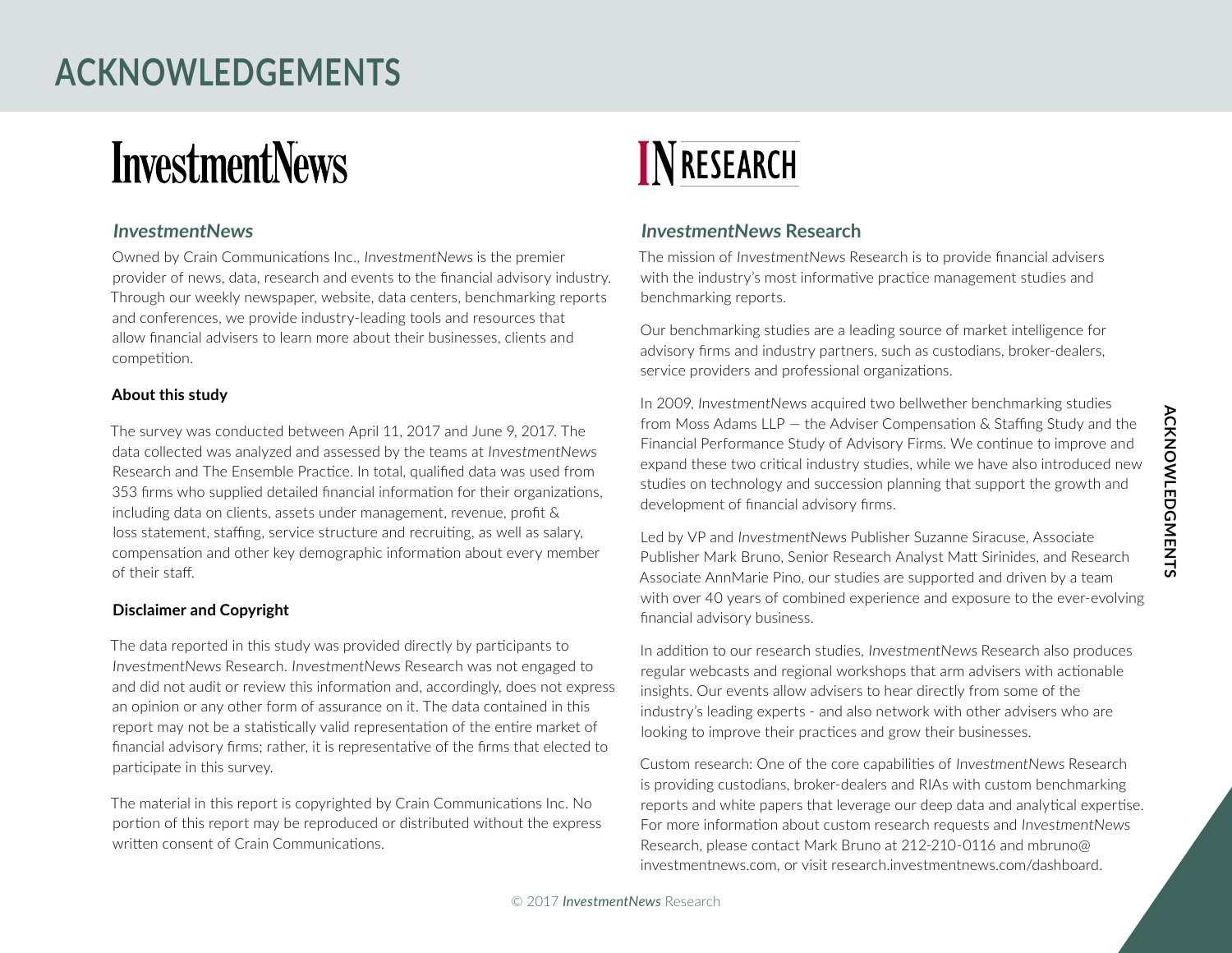

#### **Pershing Advisor Solutions LLC**

BNY Mellon's Pershing and its affiliates provide a comprehensive network of global financial business solutions to advisors, broker-dealers, family offices, hedge fund and '40 Act fund managers, registered investment advisor firms and wealth managers. Many of the world's most sophisticated and successful financial services firms rely on Pershing for clearing and custody; investment, wealth and retirement solutions; technology and enterprise data management; trading services; prime brokerage and business consulting. Pershing helps clients improve profitability and drive growth, create capacity and efficiency, attract and retain talent, and manage risk and regulation. With a network of 23 offices worldwide, Pershing provides business-to-business solutions to clients representing more than 6 million investor accounts globally.

Pershing LLC (member FINRA, NYSE, SIPC) is a BNY Mellon company.



#### **The Ensemble Practice**

The Ensemble Practice LLC is the premier business consulting firm for the financial advisory industry. It is committed to helping independent financial advisers create multi-professional ensemble firms with strong organic growth and sustainable profitability. The Ensemble Practice works with the top wealth management firms in the country. The firm also hosts the "G2 Leadership Institute"—a training program for the future leaders of advisory firms. The firm is founded and led by Philip Palaveev, a highly regarded industry expert, thought leader and author of the book "The Ensemble Practice."

For more information visit www.ensemblepractice.com.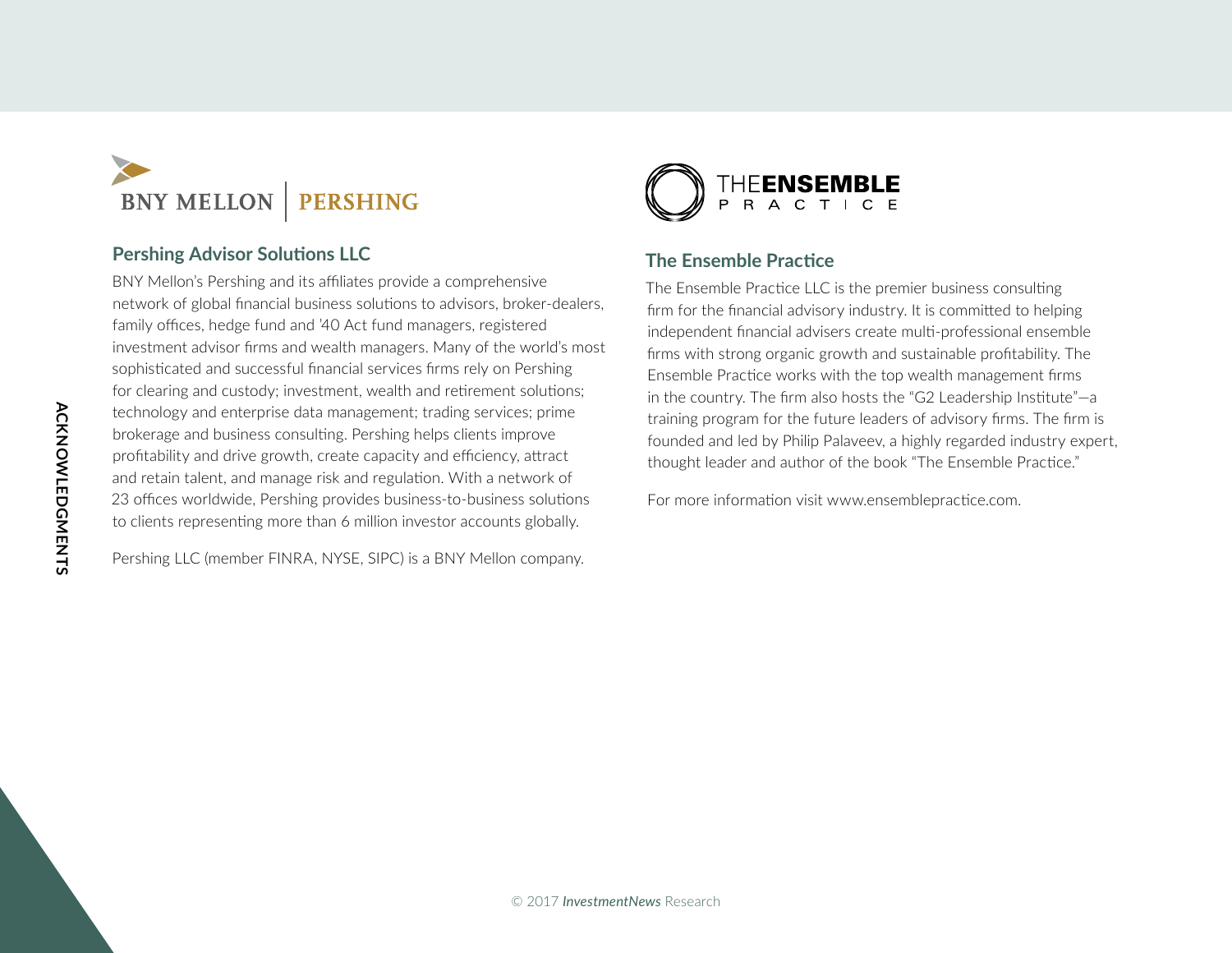# **FORENORD foRewoRD**

# **foRewoRD**

#### **the 2017 INvestmeNtNews ADvIseR CompeNsAtIoN & stAffINg stuDy**

#### Foreword by Gabriel Garcia Managing Director BNY Mellon's Pershing Advisor Solutions

Over a quarter-century of evolution has taken place since the first benchmarking study was published in 1991 for the IAFP (International Association of Financial Planners), conducted by our CEO Mark Tibergien while he was with Management Advisory Services and subsequently Moss Adams. The 2017 Compensation & Staffing Study marks the 9th consecutive year that Pershing has sponsored this study, which showcases key trends in the advisory business. This year's findings reveal the great extent to which the independent financial advisory industry has evolved and highlights trends that deserve the attention of enduring advisory firms. The advisory industry is experiencing stable levels of profitability and owner income. It continues to grow, although rates of growth are slower than they were just five years ago.

While the overall results for the industry remain impressive, each firm should review its own performance and find areas where it can improve, whether that is growth, profitability or productivity.

Although the median revenue growth rate for firms taking part in the study was a respectable 5% in 2016, that result was down from the 8% growth rate of 2015 and less than half the rates experienced in 2014 and 2013. If single-digit growth rates persist, it may signal an industry-wide shift: from an era of rapid expansion to one of steady, more measured growth as befits a maturing industry.

Such a shift will require significant changes in how firms manage and reward their professionals. The study reveals that from 2015 to 2017, the salaries for many common positions have outpaced firms' revenue rate increases, with double-digit salary increases among support advisors, service advisors and lead advisors. With revenue growth slower than compensation growth, firms will undoubtedly see reductions in profitability. This paradox and related study findings suggest that firms will need to recalibrate numerous aspects of the business—including compensation, training, productivity management and a firm's culture as a whole—to maintain profitability and build capacity for growth.

The fundamental message of this year's study is a positive one: that our industry continues to thrive. With the right insights and actions, advisory firms can evolve their businesses to sustain success in a maturing marketplace. Our goal for these benchmarking studies is to provide firms with both ideas and insights as you grow your enduring business in this new and exciting era for the advisory industry.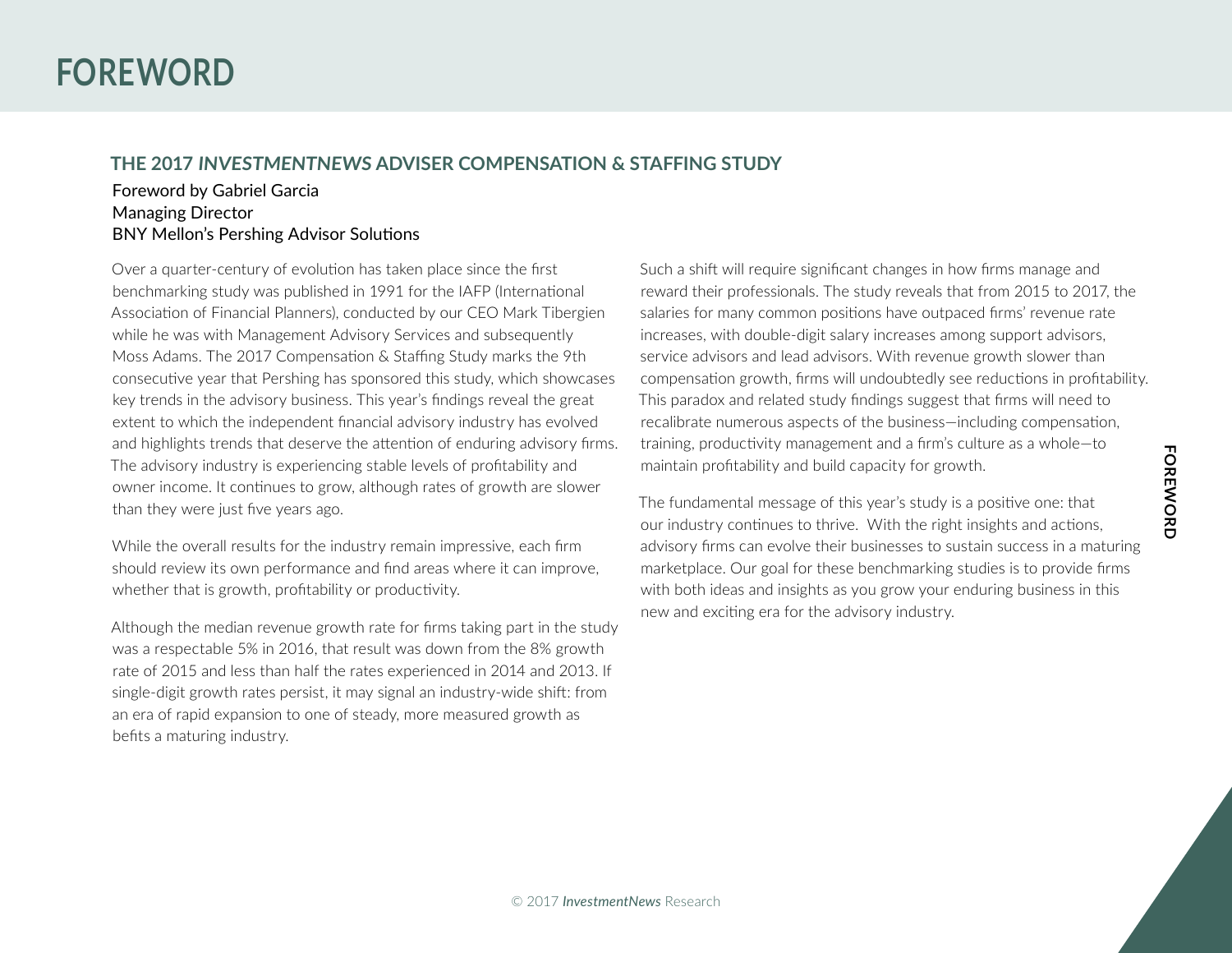# **TABLE OF CONTENTS**

### **Executive Summary:**

| $\frac{1}{2}$ | $\gamma_{\Lambda}$ |
|---------------|--------------------|

| Business Development Officer and Chief Marketing Officer25 |  |
|------------------------------------------------------------|--|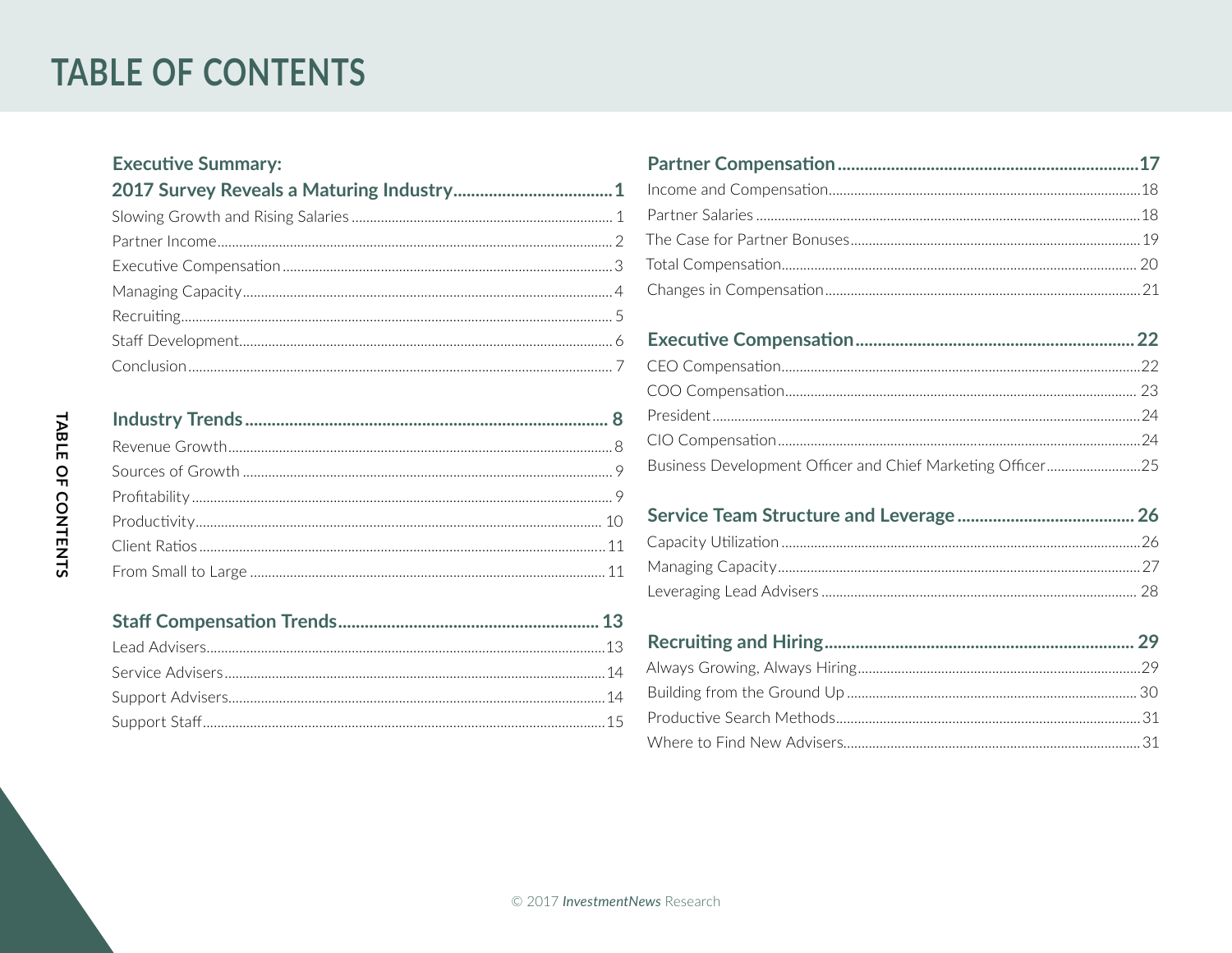### 

### 

### **Appendices**

#### $\sim$   $\sim$   $\sim$   $\sim$   $\sim$  $\sim$

###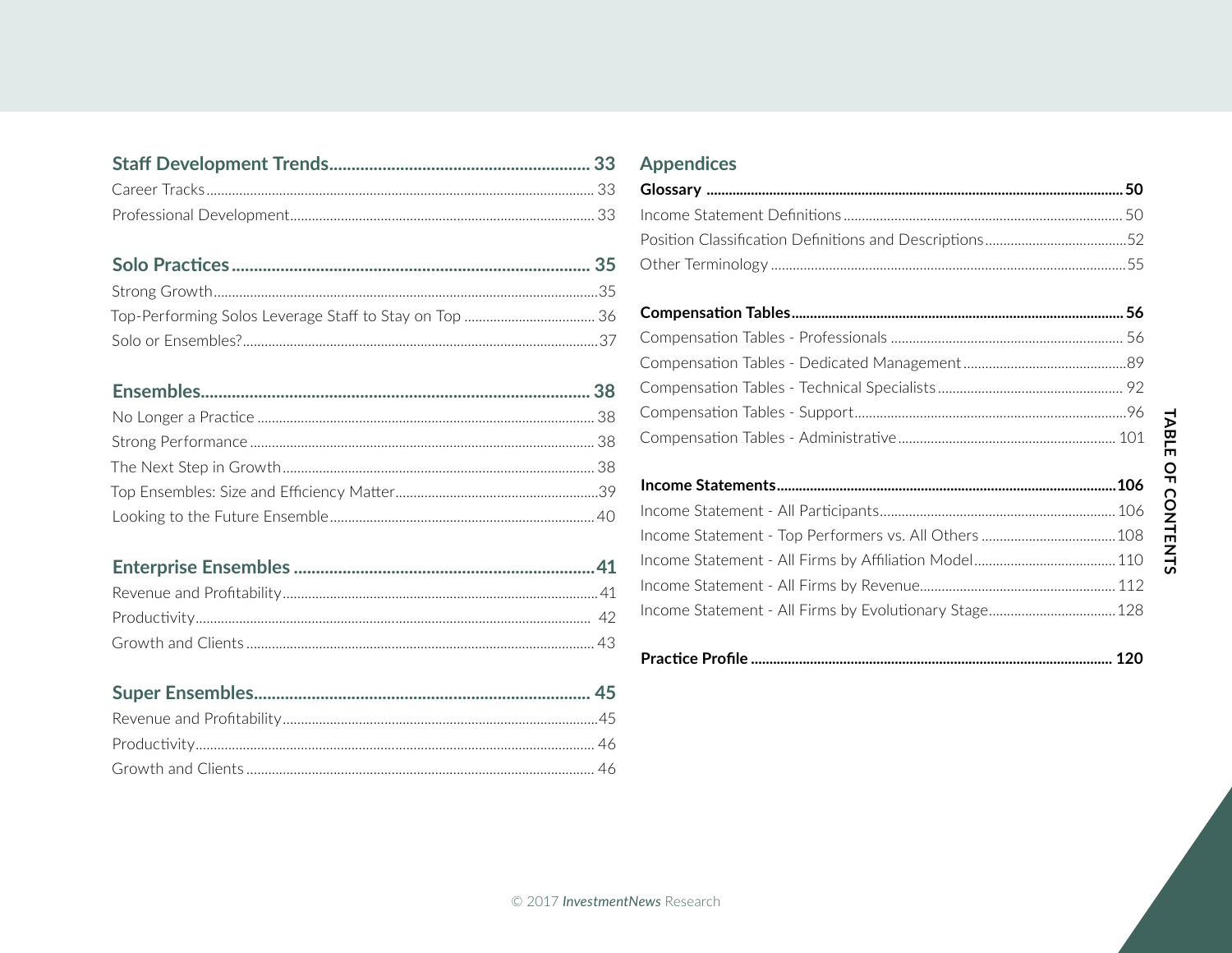Every year over the last 20 years, we have reached out to independent advisory firms to uncover standards of excellence and trends that impact the industry as a whole. Every other year, we have also surveyed the compensation of the most common positions inside advisory firms. This year's survey includes the full financial and compensation data of 353 firms that represent a cross-section of the industry in terms of size, geography and client services.

The 2017 survey reveals the great extent to which the independent financial advisory industry has evolved. It is experiencing stable levels of profitability and owner income. It continues to grow, but rates of growth are slower than they were just five years ago. Productivity ratios remain relatively unchanged, but increases in compensation are slow and do not yet create pressure on the gross margins of firms. In their totality, these results suggest an industry that is beyond its early years of expansion. It is steadier, more stable and, perhaps, more mature.

Overall results in the industry remain impressive, but each firm should review its own performance and find areas where it can improve, whether that is growth, profitability or productivity. With levels of compensation steadily on the rise, the challenge for most firms today is adjusting to slower rates of growth while managing the career expectations of partners and staff. Meeting those expectations without changes in productivity and leverage will be difficult, and this challenge may ultimately change the culture of most firms.

While times of fast growth favor creativity, initiative and opportunistic behavior, the mature stage of an industry tends to favor firms that can show discipline and execution while continuing to grow and expand. Growth can erase many problems, but it can also expose many weaknesses as its rate begins to decelerate. We hope this report can become a catalyst for practical changes in firms of every size. As always, we are deeply thankful to all firms who participated and who make this valuable industry resource possible.

# **slowing growth and Rising salaries**

The independent financial advisory industry continues to grow and be successful, but the rate of growth for revenue is below the 10% goal most firms reported they would be targeting in last year's benchmarking study. As shown in **figure 1**, the median revenue growth rate for firms participating in this year's survey was 5% in 2016.

#### **FIGURE 1: Median revenue growth for all participating advisory firms over the last five years**



<sup>\*</sup>Source for all historical data: *InvestmentNews*/Moss Adams benchmarking studies

As we will see, this revenue growth rate is slower than the growth in compensation for nearly all positions in the firm—from partners and executives to professionals and operations staff. With revenue growth slower than compensation growth, firms are bound to soon see reductions in profitability.

Salaries across the firm have increased over the last two years. As shown in **figure 2**, lead advisers saw a salary increase of 23% between 2015 and 2017, the largest increase across all positions. Other professional compensation also increased at double-digit rates over the same period: CEO salaries increased by 14%, service adviser salaries by 14% and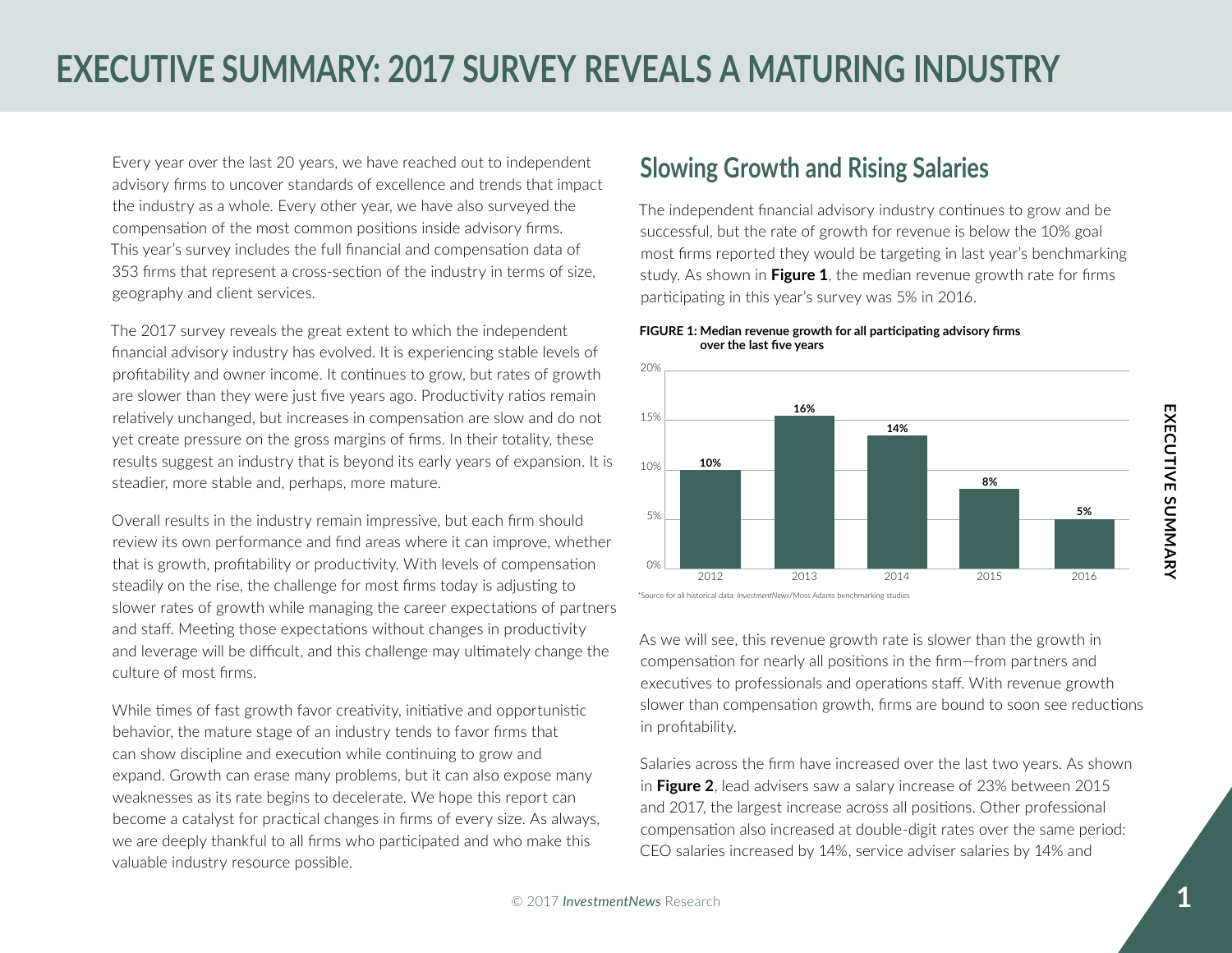support adviser salaries by 13%. With free capacity in most firms being low, the high demand for professionals is likely to continue. We therefore expect compensation to continue to increase steadily.



**FIGURE 2: Growth in salaries for professional posi�ons between 2015 and 2017** 

# **Executive Constrained Constrained Constrained Constrained Constrained Constrained Constrained Constrained Constrained Constrained Constrained Constrained Constrained Constrained Constrained Constrained Constrained Constra** Firms do not appear to be recruiting very aggressively, especially at positions that require more experience. When we look at hired staff in 2016, 9% of firms hired a lead adviser, 11% hired a service adviser and 14% hired a support (level 3) adviser. Clearly, firms prefer to hire less experienced staff and train them internally over seeking experienced hires who can immediately add to capacity.

# **partner Income**

Partner income comprises compensation for working in the firm and profit from being an owner in the firm. Steady profits continue to increase partner income at advisory firms. As shown in **figure 3**, partners had an average income of \$558,000 in 2016. While partner income remains high, this is the first time in five years that we report a decrease over the previous year.



#### FIGURE 3: Average partner income over last five years for all participating firms

Perhaps the decline in the average partner income is a reflection of the increased number of partners. Eight percent of all firms in the survey "promoted" a professional to partner (an owner) in the firm. If the number of partners grows more rapidly than revenue, the result is a dilution of partner income. Compensation growth for positions across the firm, as discussed previously, may also be a factor in this trend.

While overall partner income has decreased from 2015, the compensation component of that income has increased. We noted a 7% increase in practicing partner salaries. So while partners are getting paid more to work in the firm, they are perhaps starting to see lower profits for being an owner in that firm.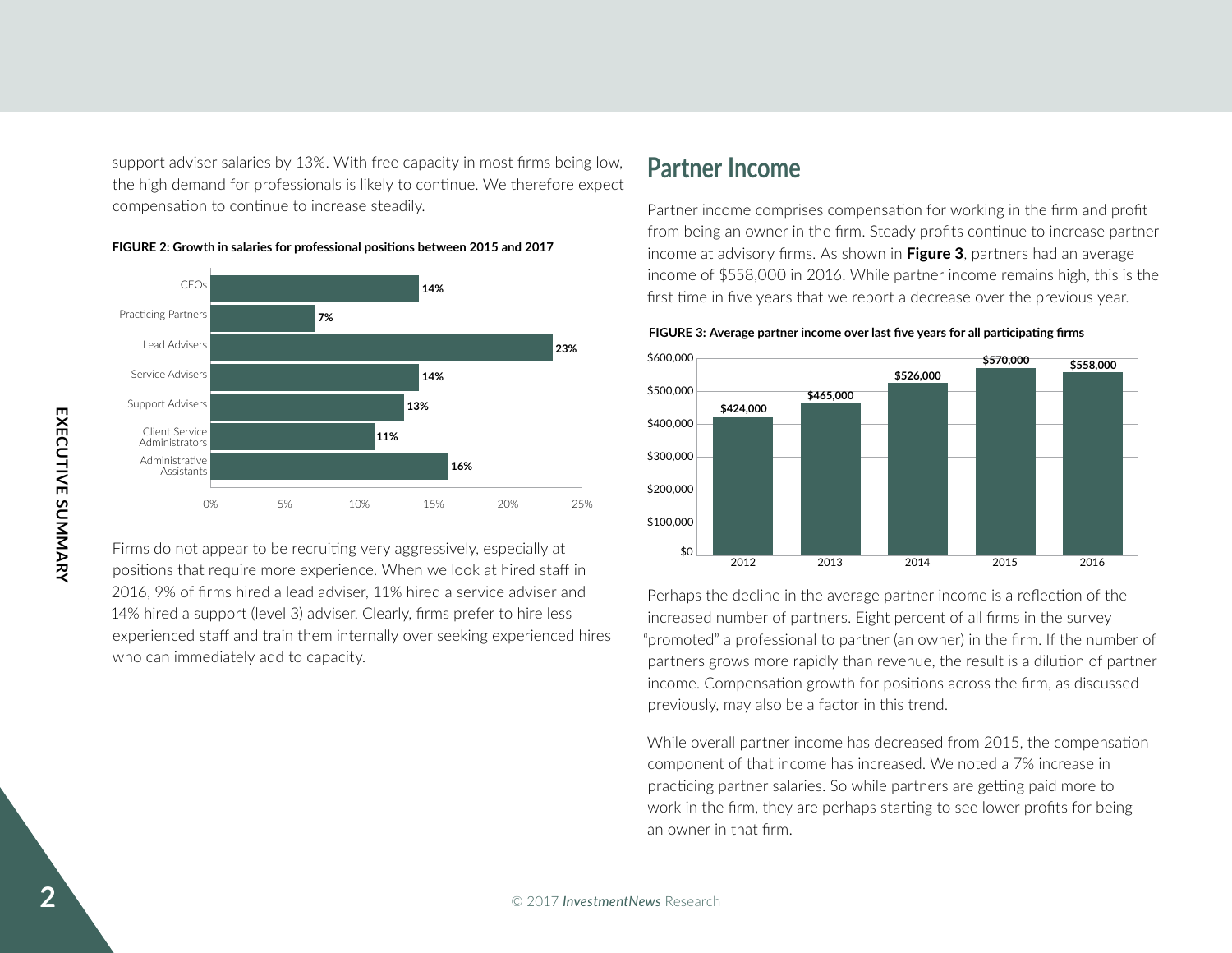The majority of advisory firms in the survey (70%) compensate their "practicing partners"—partners who are lead advisers—with salaries. A minority of firms (22%) use variable pay such as "payouts," where partners receive a percentage of the revenue they generate. The remaining firms do not use compensation at all and instead only rely on profit distributions. In firms where practicing partners are compensated with a salary, the salary ranges from \$150,000 (1st quartile) to \$250,000 (3rd quartile). The median salary for a practicing partner is \$193,000 (**figure 4**).

#### **FIGURE 4: Partner salaries: interquartile range and median for all participating firms**

**\$193,000** 

1st Quartile Median Median 3rd Quartile

**\$250,000** 

\$300,000

\$250,000

\$200,000

\$150,000

**\$150,000** 

\$100,000

\$50,000

\$0

# **Executive Compensation**

While the industry uses the term "partner" to signify its most experienced professionals, the typical advisory firm is far from a partnership in the way it is run. Most firms are run as a professional organization led by an executive team. These firms recognize the importance of management and dedicate time and budgets to the executive functions in the firm. Firms of all sizes have increased their use of professional executives who manage the business as a primary responsibility.



#### Advisory Firm EvolutionAry stAgEs

The modern advisory firm is a well-managed enterprise led by a chief executive officer (CEO) who is focused 100% on the pursuit of the firm's vision and the execution of the business plan agreed upon by partners and owners. Dedicated CEO positions are very much the norm among the largest firms in the industry (the Super Ensembles). Even smaller Ensembles are carving out at least a portion of the time and capacity of their top partners to the executive function. The same is true for other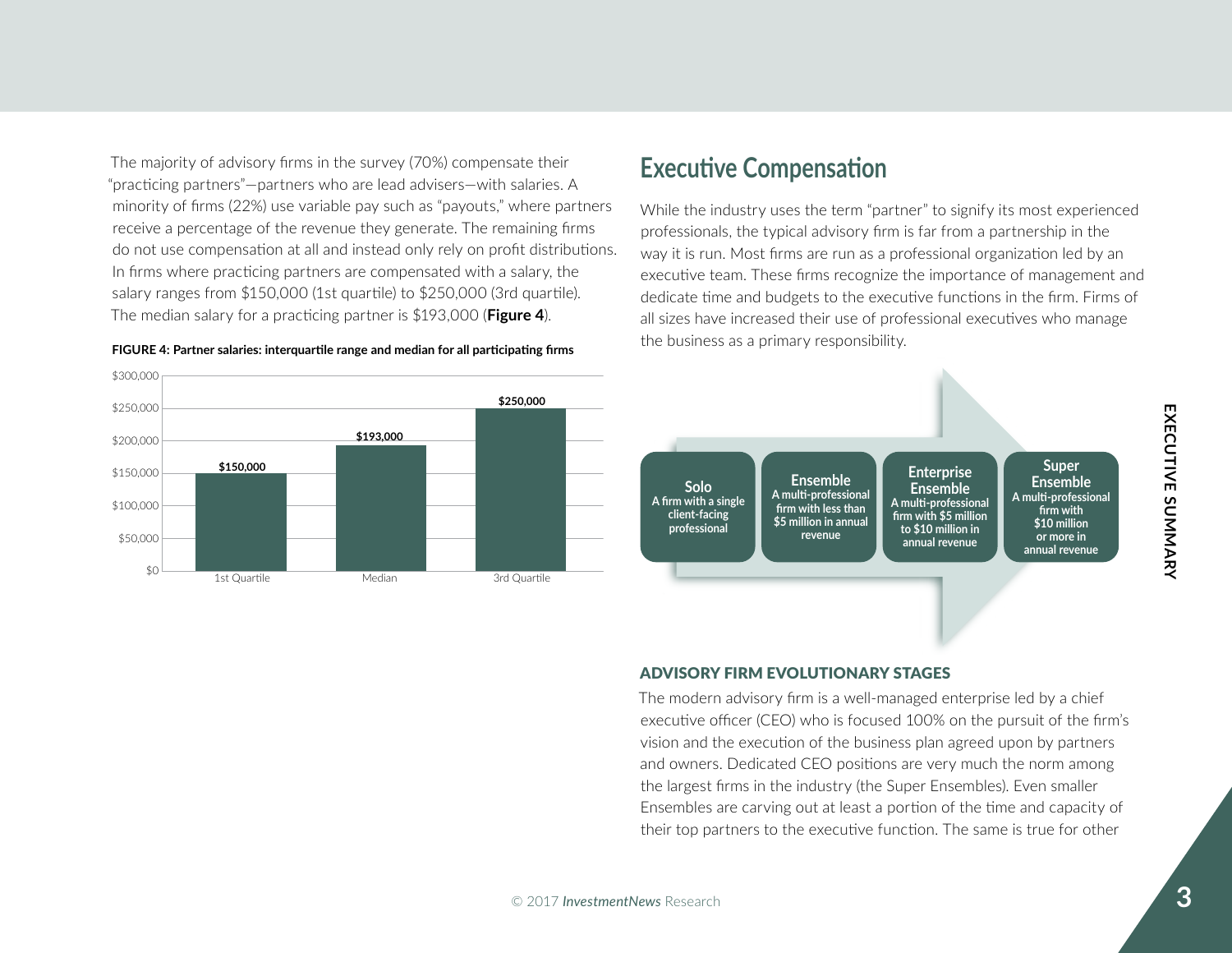executive positions such as chief operating officers (COOs) and chief marketing officers (CMOs).

The CEO position is reported by 76% of Super Ensembles, 75% of Enterprise Ensembles and 52% of smaller Ensembles. The salary for CEOs ranges from \$175,000 (1st quartile) to \$350,000 (3rd quartile) in 2017, with a median salary of \$251,000 and a median bonus of \$76,000. In comparison, the COO position earns a median salary of \$166,000, and the chief information officer (CIO) position earns a median salary of \$200,000 (**figure 5**).

#### **\$166,000**  \$300,000 \$250,000 \$200,000 \$150,000 \$100,000 \$50,000 \$0 **\$251,000 92 \$243,000** <sup>90</sup> **\$200,000 \$180,000** 60 **\$160,000 \$148,000**  CEO President COO CIO CCO CMO BDO

**Managing Capacity** 

Creating and utilizing capacity is one of the most pressing issues for advisory firms. As mentioned previously, 20% percent of all firms in the survey tell us they are at capacity and cannot grow any further. Another 69% of firms are very near their capacity limits. For many firms, the reason for slow growth can be found in the lack of capacity to absorb that growth.

The median number of client relationships managed per lead adviser is 80 at Ensembles, 100 at Enterprise Ensembles and 92 at Super Ensembles (**figure 6**). With the exception of Super Ensembles, the expected number of client relationships managed per practicing partner (i.e., lead advisers who are also owners) is higher than it is for the lead advisers. The median number of client relationships per practicing partner is 112 at Solo firms, 98 at Ensembles, 133 at Enterprise Ensembles and 74 at Super Ensembles.

#### FIGURE 6: Median number of client relationships managed by lead advisers and practicing partners, by evolutionary stage



It is interesting that Super Ensembles are the only type of firm where lead advisers have a higher number of client relationships than practicing partners. This is in line with most accounting and consulting firms, where partners are conventionally expected to work with fewer clients than employee CPAs and consultants so they can focus more on business and staff development.

At 65% of firms, the lead adviser is supported by another professional, also known as a "second-chair adviser" where the most common positions are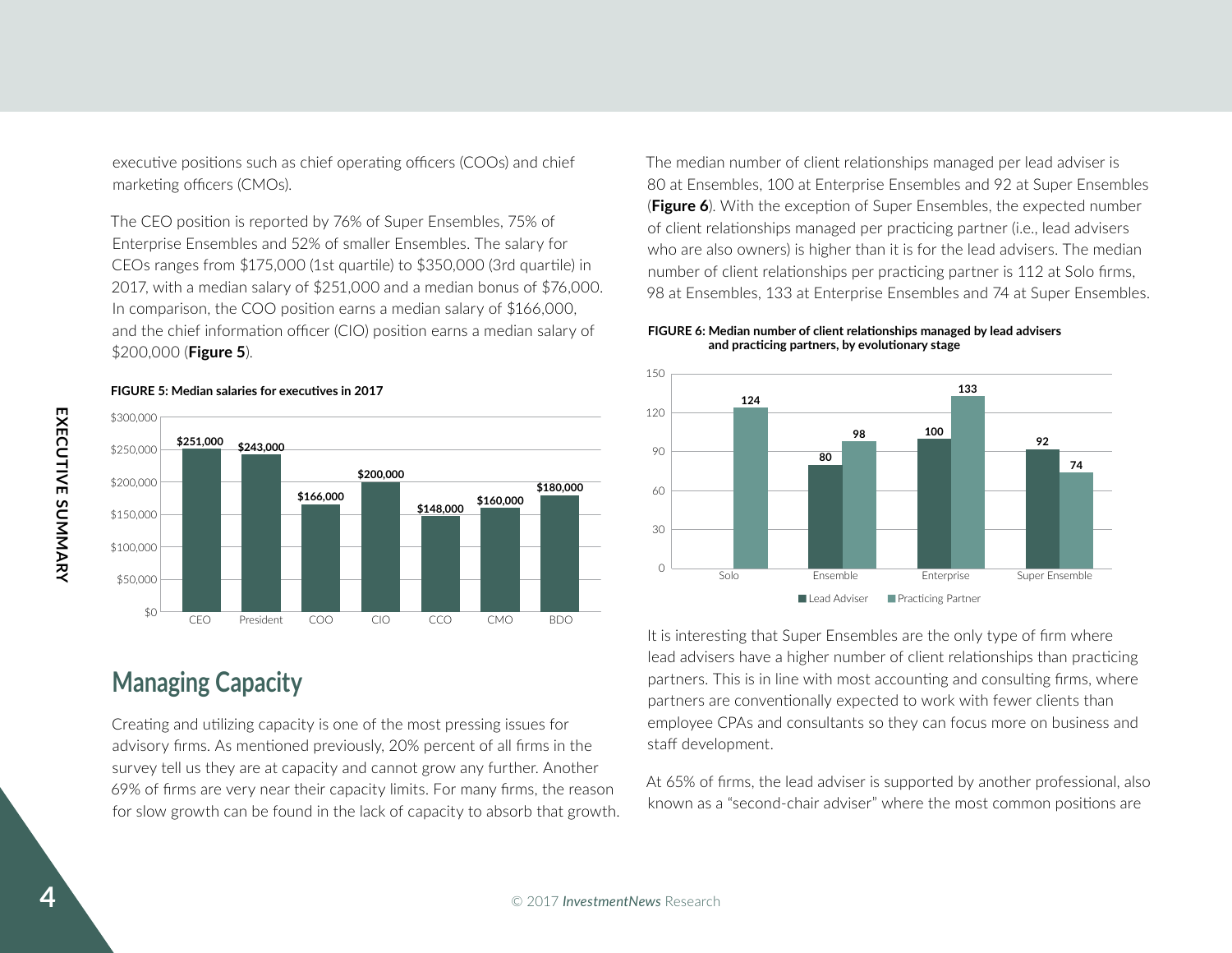EXECUTIVE SUMMARY **exeCutIve summARy** 

service and support advisers. The majority of firms (80%) do not keep their second-chair paired with a specific adviser, but instead support professional work with all or some of the lead advisers at their firms. At Super Ensembles, who utilize second-chair advisers 78% of the time, the majority rely on service advisers, who on average service 52 clients in support of the lead adviser.

While many firms suffer from capacity shortage, only a minority of them prioritize using AUM or revenue capacity measures when assessing the performance of their lead advisers and practicing partners. Just over 40% of all surveyed firms track the assets under management or revenue managed by their professionals and use those measures as a barometer of adviser performance. **figure 7** breaks this number down, showing 44% of firms tracking the AUM or revenue of partners, and 41% of firms tracking the revenue or AUM of lead advisers. The number of relationships handled by an adviser is rarely used to measure their success, with client retention (for 34% of practicing partners and 31% of lead advisers) a far more common means of monitoring adviser performance.





#### Practicing Partner ⊔ Lead Advisers

These results are very surprising. It seems only logical that if firms are struggling to find capacity, they would monitor very closely the use of a scarce resource: the time of their professionals. The survey indicates the opposite is true. The majority of firms do not prioritize the use of capacity measures – such as the revenue, assets, or number of clients managed by their professionals – to assess their performance, indicating the likelihood that many do not systematically track these vital indicators of capacity.

## **Recruiting**

When a firm grows, it creates a staffing issue. The question for management is how to service the ever-increasing needs of an increasing number of clients. While the first approach should be a thorough review of the firm's service structure, the next initiative is to enlarge the firm's staff in order to increase capacity and meet the demands of growth.

The largest firms in the industry are always hiring and always looking for new candidates. As shown in **figure 8**, nearly three-quarters of Super Ensembles created at least one new position in 2016 (73%), and the majority hired to fill an existing position (53%). Indeed, Super Ensembles outperform every other category of firm size in this regard.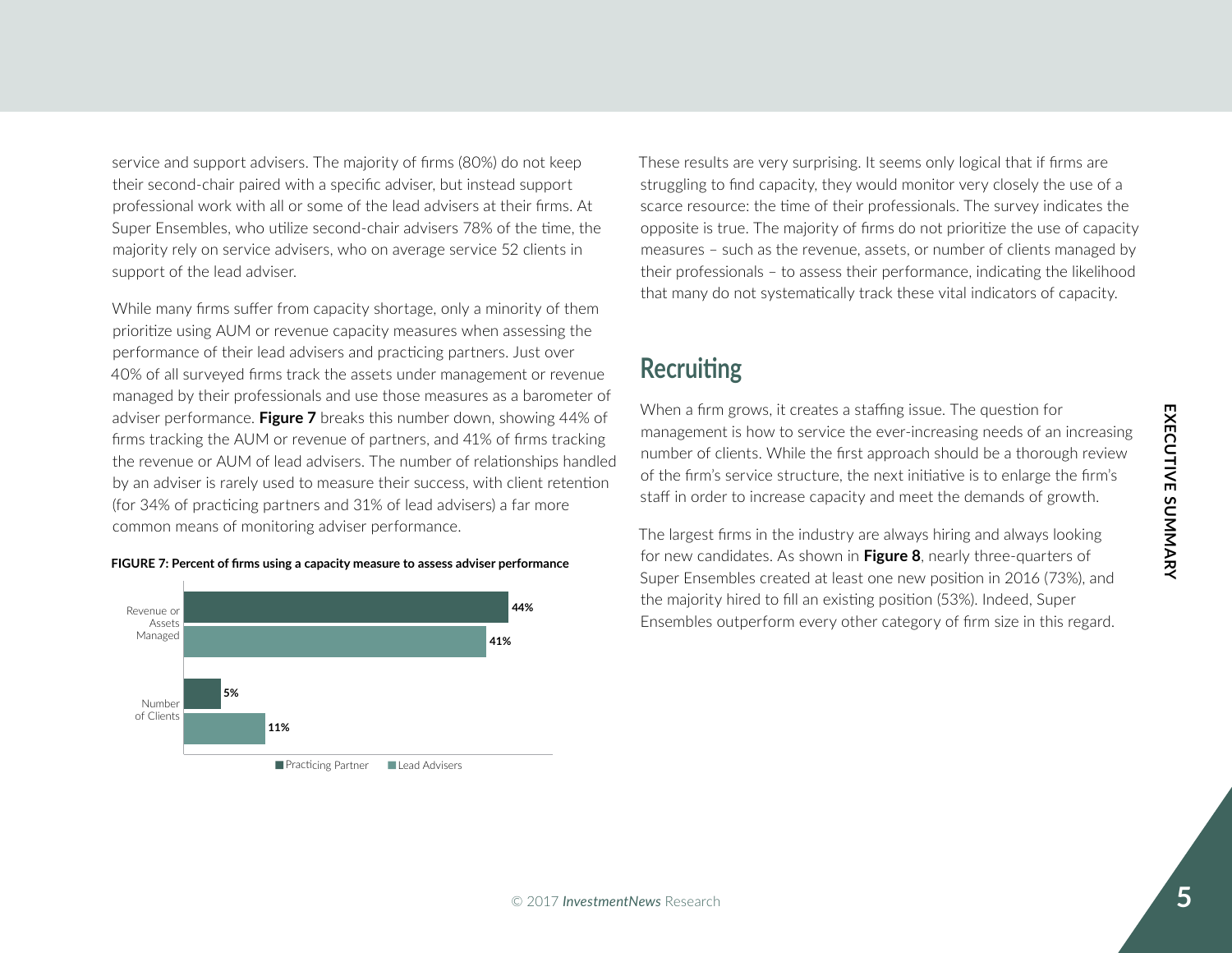

#### FIGURE 8: Hiring activity for professional positions in 2016 by evolutionary stage

The conclusion that Super Ensembles hire a lot is not particularly surprising. We expect a larger organization to have more positions on the organizational chart and a greater need to hire for these positions. It is worth noting, however, that as a firm grows from Solo to Super Ensemble, the frequency of hiring activity to fill newly created positions and backfill other positions increases substantially. It is also of note that Super Ensembles, relative to other firms, heavily favored hiring entry-level support advisers relative to their Enterprise Ensemble peers, preferring to organically grow talent within rather than bring on established advisers (**figure 9**).



#### FIGURE 9: Hiring activity by employee adviser positions in 2016 by evolutionary stage

By year-end 2016, firms of all sizes had unfilled position openings. For most professional positions, it takes an average of four to six months to hire a candidate. That means a firm should begin forecasting staffing needs almost a half-year before the need for the new hire is critical.

## **Staff Development**

The skill development of advisory professionals can be grouped into three broad categories: the technical skill to service clients, proficiency in business development and the ability to lead. While more firms are focusing on client service professional development programs, there has not been any measurable improvement in business development or leadership training. As shown in **figure 10**, 50% of firms report a formal training or education structure for developing the client service skills of staff in 2017, up from around 45% in 2015.